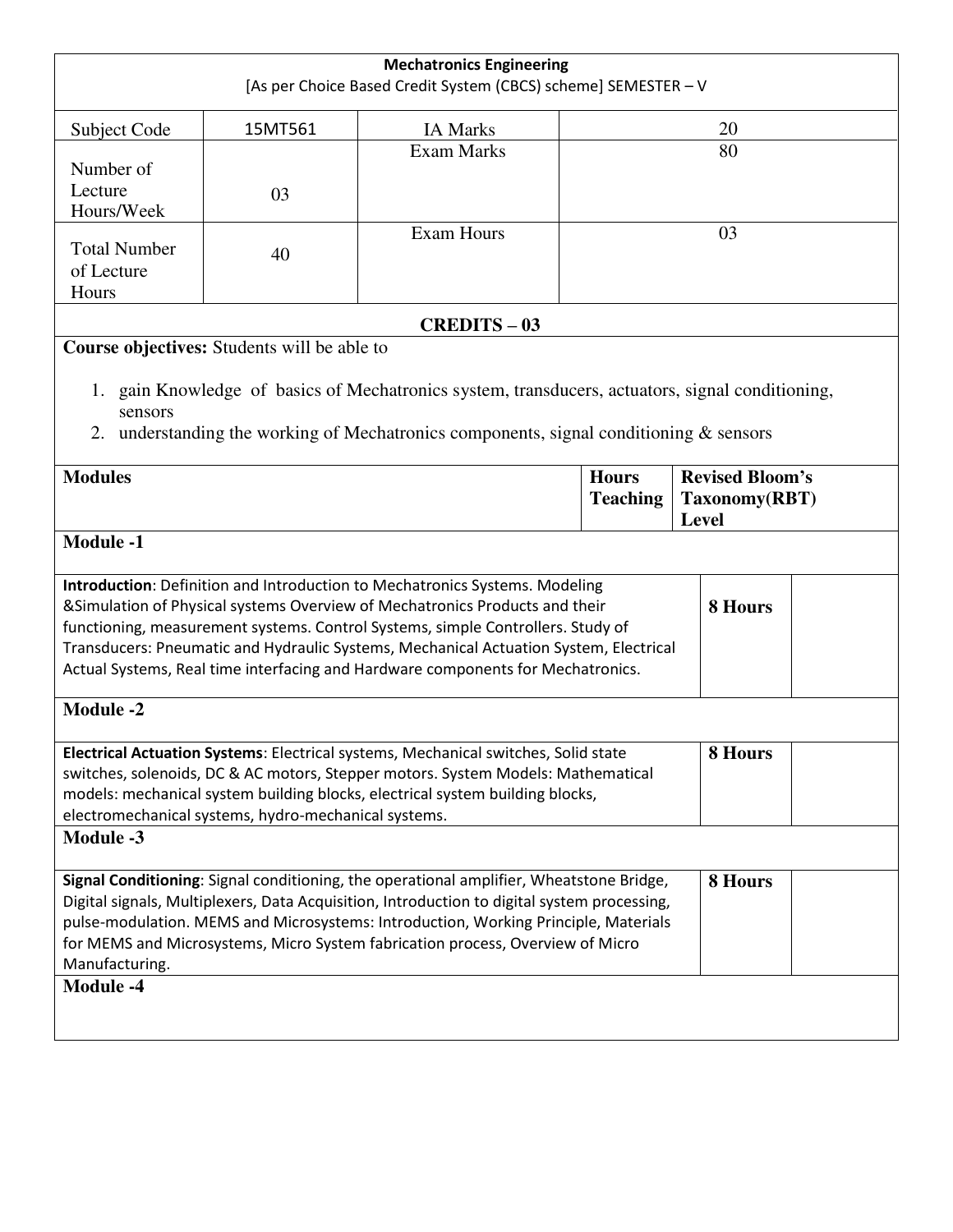| Characteristics, System Characteristics, Instrument Selection, Data acquisition,<br>Installation. process of developing sensors, sensor arrays smart sensors, Industrial<br>sensor networking basic Elements. |  |  |  |  |  |  |
|---------------------------------------------------------------------------------------------------------------------------------------------------------------------------------------------------------------|--|--|--|--|--|--|
|                                                                                                                                                                                                               |  |  |  |  |  |  |
|                                                                                                                                                                                                               |  |  |  |  |  |  |
|                                                                                                                                                                                                               |  |  |  |  |  |  |
| <b>Module -5</b>                                                                                                                                                                                              |  |  |  |  |  |  |
| 8 Hours<br>Types of sensors and applications, over view: Process of developing sensors,                                                                                                                       |  |  |  |  |  |  |
| trends in sensor Technology and IC Sensors, sensor array's and multi sensor                                                                                                                                   |  |  |  |  |  |  |
| systems, smart sensors, sensor networks in R & D, sensors and networks,                                                                                                                                       |  |  |  |  |  |  |
| industrial network and automation.                                                                                                                                                                            |  |  |  |  |  |  |
| <b>Course outcomes:</b> On completion of the course the student will                                                                                                                                          |  |  |  |  |  |  |
|                                                                                                                                                                                                               |  |  |  |  |  |  |
| 1. have knowledge of Mechatronics system, transducers, actuators, signal conditioning, sensors                                                                                                                |  |  |  |  |  |  |
| 2. understand the working of Mechatronics components, signal conditioning $&$ sensors                                                                                                                         |  |  |  |  |  |  |
| <b>Graduate Attributes (as per NBA):</b>                                                                                                                                                                      |  |  |  |  |  |  |
|                                                                                                                                                                                                               |  |  |  |  |  |  |
| <b>Question paper pattern:</b>                                                                                                                                                                                |  |  |  |  |  |  |
| The question paper will have TEN questions.<br>$\bullet$                                                                                                                                                      |  |  |  |  |  |  |
| Each full question consists of 16 marks.<br>٠                                                                                                                                                                 |  |  |  |  |  |  |
| There will be 2 full questions (with maximum of FOUR sub questions) from each module.<br>٠                                                                                                                    |  |  |  |  |  |  |
| Each full question will have sub questions covering all the topics under a module.<br>$\bullet$                                                                                                               |  |  |  |  |  |  |
| The students will have to answer 5 full questions, selecting one full question from each module.                                                                                                              |  |  |  |  |  |  |
| <b>Text Books:</b>                                                                                                                                                                                            |  |  |  |  |  |  |
|                                                                                                                                                                                                               |  |  |  |  |  |  |
|                                                                                                                                                                                                               |  |  |  |  |  |  |
| 1. W. Bolton, "Mechatronics" - Addison Wesley Longman Publication, 1999                                                                                                                                       |  |  |  |  |  |  |
| 2. HSU "MEMS and Microsystems design and manufacture"- Tata McGraw-Hill Education, 200                                                                                                                        |  |  |  |  |  |  |
| wireless sensor network:a networking perspective - by jun abas jamalipur.<br>3.<br>john wiley 2009                                                                                                            |  |  |  |  |  |  |
| <b>Reference Books:</b>                                                                                                                                                                                       |  |  |  |  |  |  |
| Sensor Technology Hand Book - By Jon's Wilson.<br>1.                                                                                                                                                          |  |  |  |  |  |  |
| Kamm, "Understanding Electro-Mechanical Engineering an Introduction to Mechatronics" - IEEE Press, 1<br>2.                                                                                                    |  |  |  |  |  |  |
| edition, 1996                                                                                                                                                                                                 |  |  |  |  |  |  |
| Shetty and Kolk "Mechatronics System Design" - Cengage Learning, 2010<br>3.                                                                                                                                   |  |  |  |  |  |  |
| Mahalik "Mechatronics"- Tata McGraw-Hill Education, 2003<br>4.                                                                                                                                                |  |  |  |  |  |  |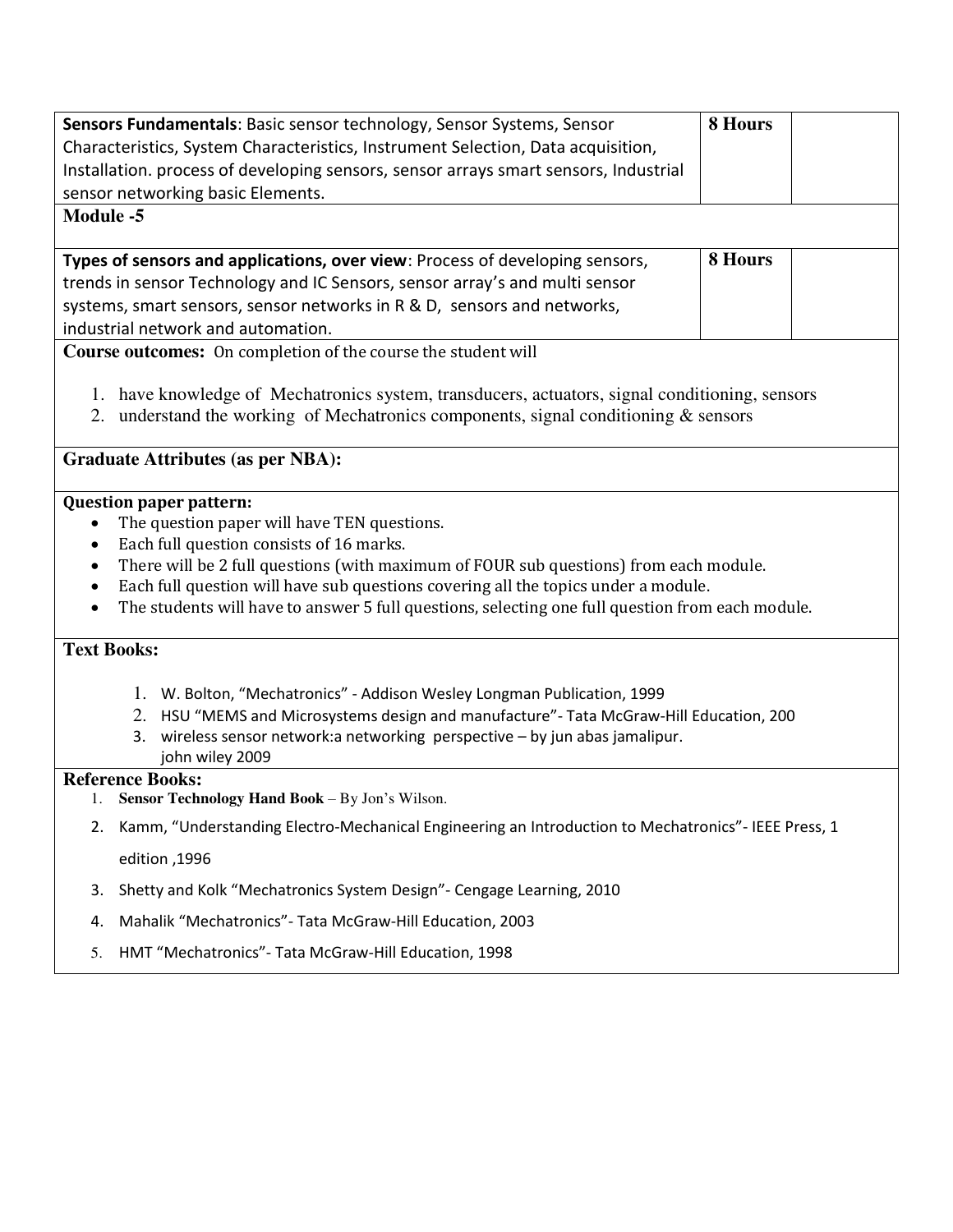|                                                                                                                                                                        |                | <b>Automation in Manufacturing</b><br>[As per Choice Based Credit System (CBCS) scheme]<br>SEMESTER-V                                                             |  |                                                                            |                |                     |  |
|------------------------------------------------------------------------------------------------------------------------------------------------------------------------|----------------|-------------------------------------------------------------------------------------------------------------------------------------------------------------------|--|----------------------------------------------------------------------------|----------------|---------------------|--|
| <b>Subject Code</b>                                                                                                                                                    | 15MT562        | <b>IA Marks</b>                                                                                                                                                   |  | 20                                                                         |                |                     |  |
|                                                                                                                                                                        |                | <b>Exam Marks</b>                                                                                                                                                 |  |                                                                            | 80             |                     |  |
| <b>Number of Lecture</b><br><b>Hours/Week</b>                                                                                                                          | 03             |                                                                                                                                                                   |  |                                                                            |                |                     |  |
|                                                                                                                                                                        |                | <b>Exam Hours</b>                                                                                                                                                 |  |                                                                            | 03             |                     |  |
| <b>Total Number of</b>                                                                                                                                                 | 40             |                                                                                                                                                                   |  |                                                                            |                |                     |  |
| <b>Lecture Hours</b>                                                                                                                                                   |                |                                                                                                                                                                   |  |                                                                            |                |                     |  |
|                                                                                                                                                                        |                |                                                                                                                                                                   |  |                                                                            |                | <b>CREDITS - 03</b> |  |
| <b>COURSE OBJECTIVES:</b> Students will be able to                                                                                                                     |                |                                                                                                                                                                   |  |                                                                            |                |                     |  |
| 1.                                                                                                                                                                     |                | gain knowledge of fundamental concepts of automation in manufacturing.                                                                                            |  |                                                                            |                |                     |  |
| 2.                                                                                                                                                                     |                | understand the techniques of automation in manufacturing for industry operations.                                                                                 |  |                                                                            |                |                     |  |
|                                                                                                                                                                        |                |                                                                                                                                                                   |  |                                                                            |                |                     |  |
|                                                                                                                                                                        | <b>Modules</b> |                                                                                                                                                                   |  | <b>Revised Bloom's</b><br><b>Hours</b><br>Taxonomy(RBT)<br><b>Teaching</b> |                |                     |  |
|                                                                                                                                                                        |                |                                                                                                                                                                   |  |                                                                            | <b>Level</b>   |                     |  |
|                                                                                                                                                                        |                | Module -1                                                                                                                                                         |  |                                                                            |                |                     |  |
|                                                                                                                                                                        |                | Introduction: Production System Facilities, Manufacturing Support systems, Automation                                                                             |  |                                                                            | <b>8 Hours</b> |                     |  |
| in Production systems, Automation principles & Strategies.                                                                                                             |                | Manufacturing Operations: Manufacturing Operations, Product/Production Relationship,                                                                              |  |                                                                            |                |                     |  |
|                                                                                                                                                                        |                | Production concepts and Mathematical Models & Costs of Manufacturing Operations.                                                                                  |  |                                                                            |                |                     |  |
|                                                                                                                                                                        |                | <b>Module -2</b>                                                                                                                                                  |  |                                                                            |                |                     |  |
|                                                                                                                                                                        |                |                                                                                                                                                                   |  |                                                                            |                |                     |  |
| Industrial Control System: Basic Elements of an Automated System, Advanced<br><b>8 Hours</b>                                                                           |                |                                                                                                                                                                   |  |                                                                            |                |                     |  |
| Automation Functions & Levels of Automation, Continuous versus Discrete control,<br>Computer Process control, Forms of Computer Process Control.                       |                |                                                                                                                                                                   |  |                                                                            |                |                     |  |
|                                                                                                                                                                        |                |                                                                                                                                                                   |  |                                                                            |                |                     |  |
| Methods in Quality Engineering. Introduction to SQC Tools.                                                                                                             |                | Quality Control Systems: Traditional and Modern Quality Control Methods, Taguchi                                                                                  |  |                                                                            |                |                     |  |
|                                                                                                                                                                        |                | Module -3                                                                                                                                                         |  |                                                                            |                |                     |  |
|                                                                                                                                                                        |                |                                                                                                                                                                   |  |                                                                            |                |                     |  |
|                                                                                                                                                                        |                | Automated Manufacturing Systems: Components of a Manufacturing systems,                                                                                           |  |                                                                            | <b>8 Hours</b> |                     |  |
| Station Manned Workstations and Single Station Automated Cells.                                                                                                        |                | Classification of Manufacturing Systems, overview of Classification Scheme, Single                                                                                |  |                                                                            |                |                     |  |
|                                                                                                                                                                        |                |                                                                                                                                                                   |  |                                                                            |                |                     |  |
| Manufacturing Support System: Process Planning, Computer Aided Process Planning,                                                                                       |                |                                                                                                                                                                   |  |                                                                            |                |                     |  |
| Concurrent Engineering & Design for Manufacturing, Advanced Manufacturing Planning,<br>Just-in Time Production System, Basic concepts of lean and Agile manufacturing. |                |                                                                                                                                                                   |  |                                                                            |                |                     |  |
| Module -4                                                                                                                                                              |                |                                                                                                                                                                   |  |                                                                            |                |                     |  |
|                                                                                                                                                                        |                |                                                                                                                                                                   |  |                                                                            |                |                     |  |
|                                                                                                                                                                        |                | Inspection Technologies: Automated Inspection, Coordinate Measuring Machines<br>Construction, operation & Programming, Software, Application & Benefits, Flexible |  |                                                                            | 8 Hours        |                     |  |